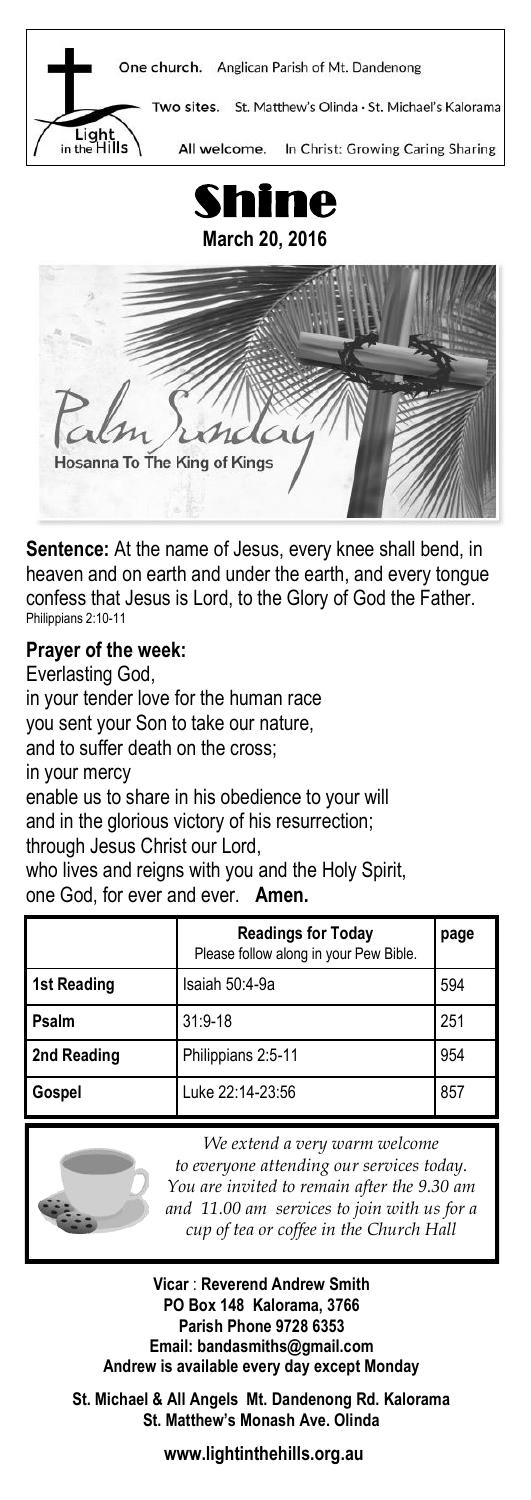

 $\mathbb{Z}_{2}$  Dates for the Diary.

## **STATIONS OF THE CROSS**

If you missed out a fortnight ago, St Claire's Roman Catholic Church will be repeating the Stations of the Cross this evening at 5.00pm. **All Welcome!**

#### **Tues, March 22nd at 12.30pm**

Friendship Lunch on at Brunch. RSVP to Carolyn by Mon. March 21st 9751 1436.



## **EASTER SERVICE TIMES**

**Maundy Thursday, March 24** Holy Communion 7.30pm at St Matthew's Olinda

## **Good Friday March, 25**

9.30am at St Matthew's Olinda& 11.00am at St Michael's Kalorama Join us for Hot Cross Buns and a cuppa after the service!

## **Easter Day Sunday, March 27**

8am & 11.00am St Michael's and 9.30am St Matthew's. Please bring small bunches of flowers with you to decorate the Easter Cross. Easter Egg Hunt after 9.30and 11.00am Services



## You are invited o help us celebrate Pentecost.

#### **Sun 8th May 2016 3-5pm at**

## **St Michael's Church Kalorama**



## A huge **THANK YOU**  to everyone who worked hard to

make yesterday's fair such a wonderful day. The total currently stands at \$4,319.75.

## **Every Day with Jesus written by Selwyn Hughes**

EDWJ is a daily reading guide to assist with knowing your Bible. Each booklet offers two months of meditations and prayers that follow a particular theme. The reading takes only about 10-15 minutes of one's day and offers the opportunity of a time of quietness. The current price is \$54.00 for the year, commencing in March until February 2017. Payment for the year is required in advance. A number of the Church Family already read and study EDWJ. It is also available as an Email subscription/ Ebook/ Kindle. If you think you would like to explore this please contact Heather Hartley, ph. 9728 1541 for further information. Heather will deliver it you.

Copies of John and Jill Morshead's Latest newsletter are available on the notice board of each Church.

The latest edition of the Melbourne Anglican is also available after the service.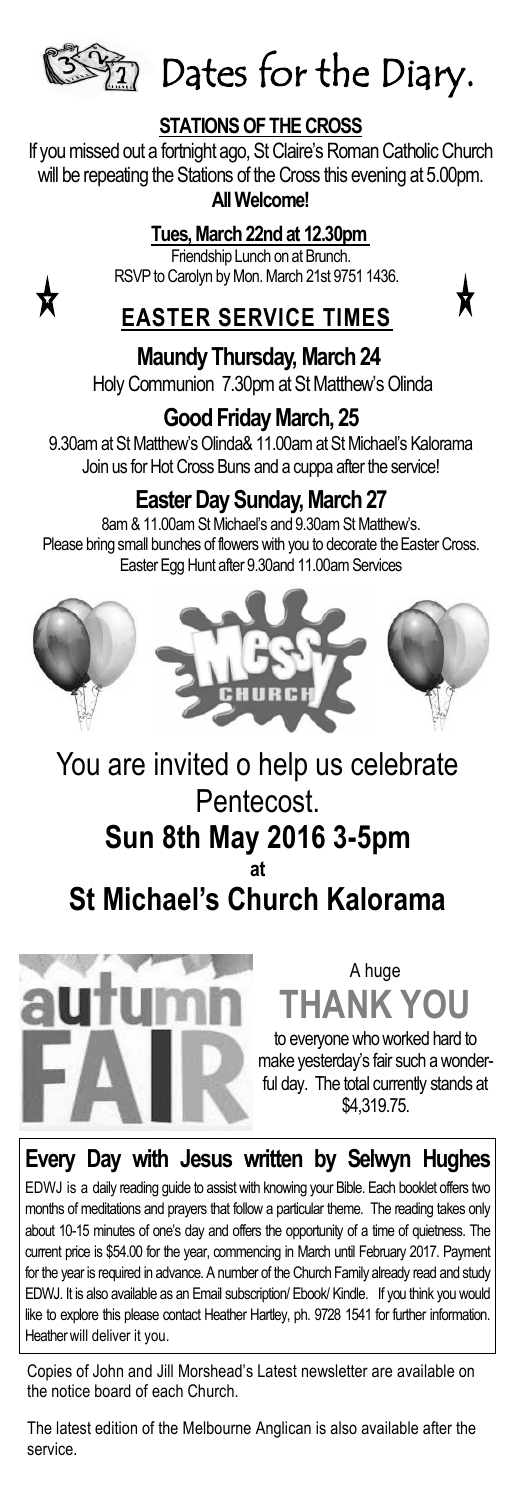# enLIGHTen



# **Hosanna to the King!**

 Today we celebrate Jesus triumphal entry into Jerusalem. His approach was humble and gentle and the crowds opened their hearts and welcomed him as their King.

 Sadly crowds can often be fickle things and as we know all to well it won't be long before many in this crowd gather again. Not to praise him but to condemn him to death on a Roman cross.

 Sadly too, we know that our hearts can also be fickle things. So let me ask some direct and pointed questions. How welcoming is your heart towards Jesus this Easter? What kind of welcome does Jesus receives when he reaches out to you? Can you receive him with all your heart and mind and soul and strength? Will you receive him as your Saviour and King? And finally, as we enter into this Holy Week are you willing to deny yourself, take up your cross and follow him?

Till next time. **Andrew**

|                                                                                                                                                                                                                                   | ERCESSION                                                                                                                                                                                                                                                                                                                                                                |  |  |  |
|-----------------------------------------------------------------------------------------------------------------------------------------------------------------------------------------------------------------------------------|--------------------------------------------------------------------------------------------------------------------------------------------------------------------------------------------------------------------------------------------------------------------------------------------------------------------------------------------------------------------------|--|--|--|
| Prayer for healing is offered after each Sunday morning service.<br>At St. Michael's come forward to the Communion rail<br>and at St. Matthew's come to the front pew.<br>You are welcome to seek prayer for yourself and others. |                                                                                                                                                                                                                                                                                                                                                                          |  |  |  |
|                                                                                                                                                                                                                                   | World: Pray for all those who work to bring peace to our world. Pray for peace<br>keepers and peace makers.<br>Pray for the peace of Jerusalem.<br>Pray that in this Holy week many people may come to know Jesus as<br>the Prince of Peace<br>Give thanks for our all those who offer us love and care.                                                                 |  |  |  |
|                                                                                                                                                                                                                                   | <b>Local:</b> Pray for opportunities to share God's love with friends and family this<br>Faster                                                                                                                                                                                                                                                                          |  |  |  |
|                                                                                                                                                                                                                                   | Pray our the witness of our local churches. Pray for St Claire's, Kennon<br>Uniting and St George's Monbulk<br>Pray for families facing difficulty and hardship at this time                                                                                                                                                                                             |  |  |  |
|                                                                                                                                                                                                                                   | Parish Pray for those working on our parish Mission Action Plan.<br>Give thanks for the Autumn fair at St Matthew's<br>Pray for our Sunday School and our ministry with children.<br>Pray for all those suffering from sickness, sorrow or any other<br>need including; Iain, Sue, Colin, Mollie, John and Ann and their<br>family, Tony, Pat, Harold, Rosemary & Frank. |  |  |  |